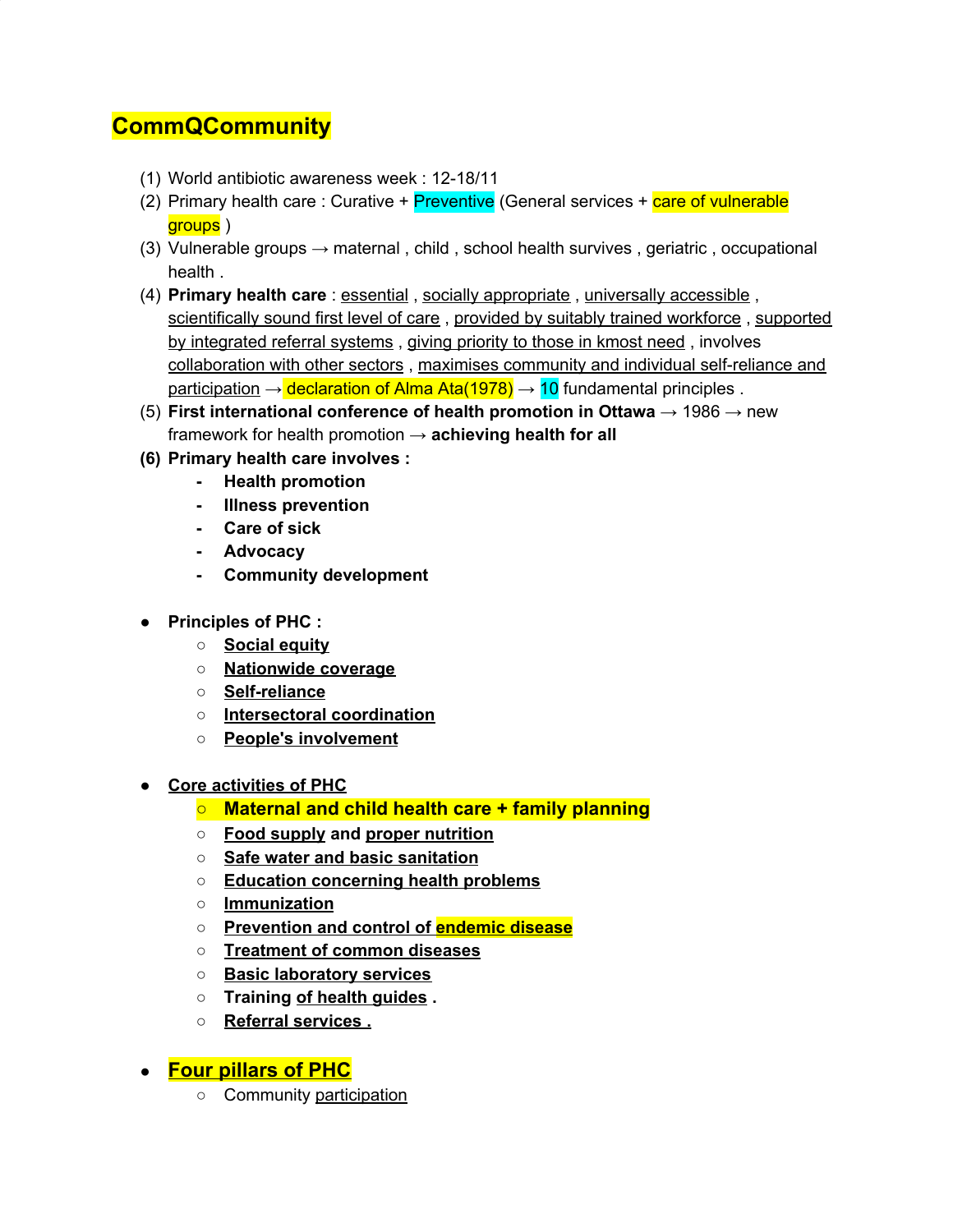- Appropriate technology
- o Inter and intra sectoral coordination
- **Equitable distribution**
- $\bullet$  MHC  $\rightarrow$  promotive, preventive, curative and rehabilitative health care for mothers and children
- MHC objective:
	- ⬇ maternal , prenatal , infant and child mortality
	- **○ Improved health care status of the largest and most vulnerable sector of the population by providing the best health care available**
- **● Maternal and children are both vulnerable groups of the community.**
- **● 25% of the population→ women In childbearing period**
- **● 40%-45% → children of the population in developing countries.**
- **● Maternal and child → high mortality and morbidity .**
- **● Leading causes of death for women**
	- **○ HIV/AIDS**
	- **○ Malaria**
	- **○ TB**

**○ Bad maternal conditions**

- **● MH → pregnancy , childbirth , postpartum period .**
- **● Motherhood is associated with three things for too many women , what are they ?**
	- **○ Suffering**
	- **○ Ill health**
	- **○ Death .**
- **● Major causes of maternal morbidity and mortality :**
	- **○ Hemorrhage**
	- **○ Infection**
	- **○ HBP**
	- **○ Unsafe abortion**
	- **○ Obstructed labour**
- **● MHC involves**
	- **○ Family planning**
	- **○ Preconception care**
	- **○ Prenatal care**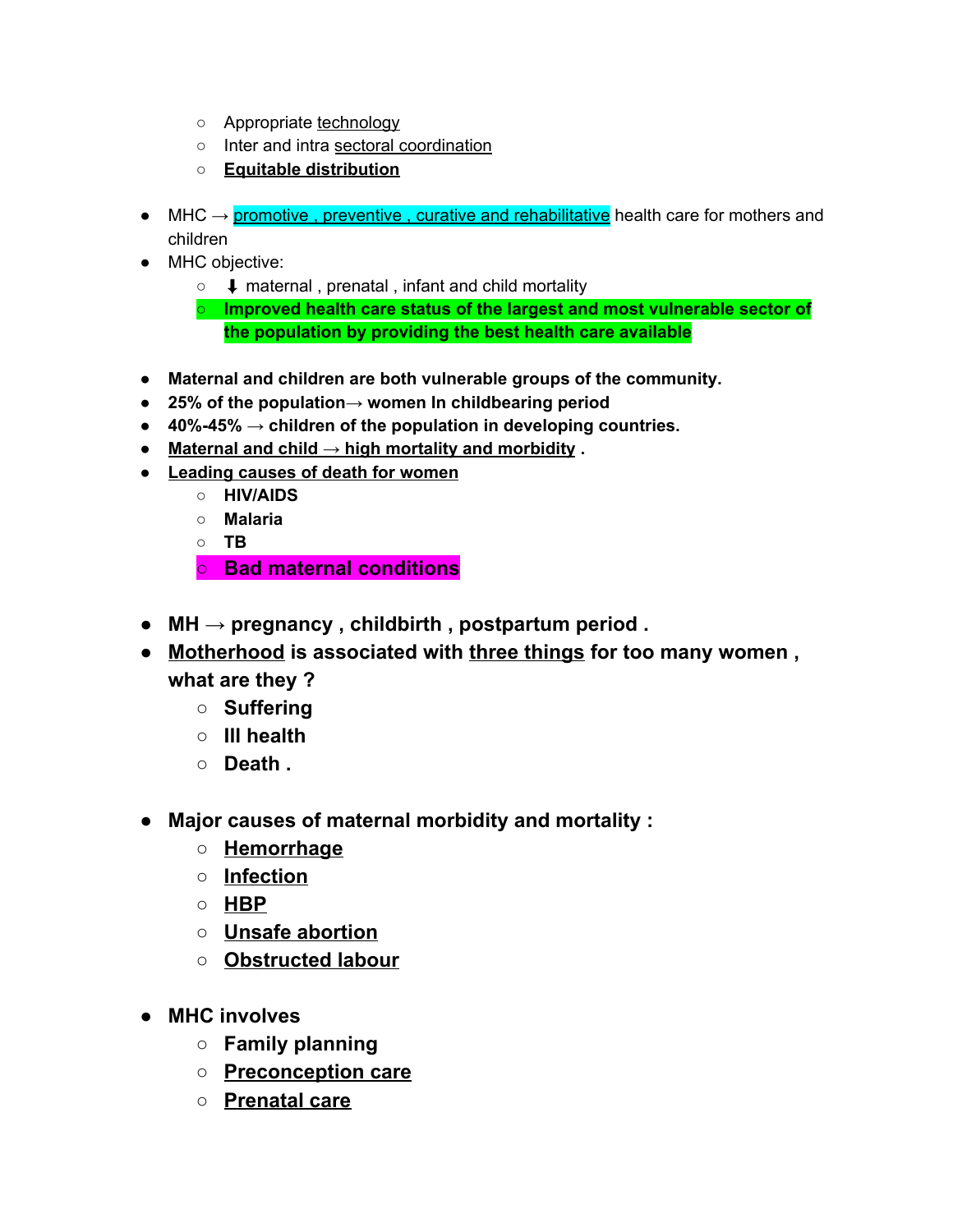## **○ Postnatal care**

- **● Maternal mortality → 830 women dies from pregnancy or childbirth related complications around the world .**
- **● 99% of all.Maternal deaths occur → in developing countries , low resources settings**
- **●** ⬇ **maternal mortality worldwide by 44%**
- **● The target is to reduce the ratio to → 70:100000 live births**
- **● ⅔ of maternal deaths worldwide →**
	- **○ Hemorrhage**
	- **○ Obstructed labor**
	- **○ Eclampsia(High Bp)**
	- **○ Sepsis(infections)**
	- **○ Unsafe abortion**
- **● ⅓ result from indirect causes or an existing medical condition that made worse by pregnancy or delivery**
- **● The four Too' :**
	- **○ Too young**
	- **○ Too old**
	- **○ Too many**
	- **○ Too soon**
- **● Preconception care → continued care from birth , stages of growth and development and until the time of conception and pregnancy**
- **● Premarital care → component of Preconception care , for both partners**
- **● Premarital care involves :**
	- **○ Premarital counseling**
	- **○ = immunization**
	- **○ = examination**
- **● Antenatal (prenatal )** ✔
- **● Intranatal care → care about safety of mother and fetus , determination of place of birth .**
- **● Postnatal → after delivery Components :**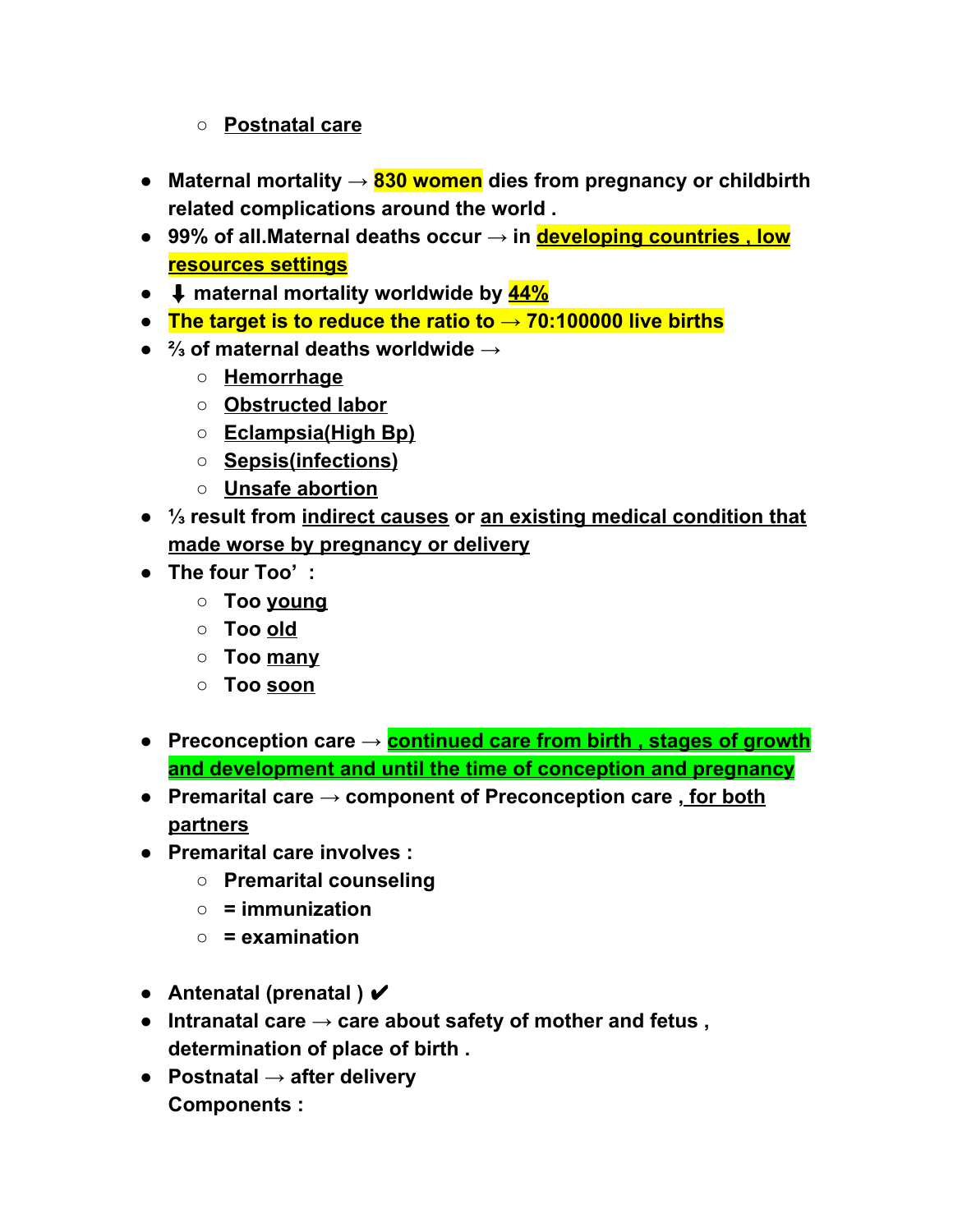- **○ Postpartum exam.**
- **○ Medical care**
- **○ Follow up**
- **○ Health education**
- **○ Family planning**
- **○ Psychological support**
- **● The largest equity gap in health → among children**
- **● Children under 5 →**
	- **○ 50% of the global gap in mortality**
	- **○ 30% of the total burden of disease in poor countries**
- **● Deaths among newborns → 4 millions**
- **● Causes → preventable conditions**
- **● ⅔ of all neonatal deaths → LBW infants**
- **● Infant and child priorities (UNICEF)**
	- **● تقلیل الوفیات للاطفال یلي عمرهم أقل من 5 سنوات**
		- **● نقلل من حالات سوء التغذیة**
		- **● یكون في access universal للمیاه الأمن**
- منـع حالات الحمل المبكر / يلي ما فيه تباعد بين الاحمال/ الحمل في الفترات المتأخر ة من العمر / كثر ة **الحمل**
	- **● Elimination of → V.A deficiency , Iodine def , neonatal tetanus**
	- **● Eradication of poliomyelitis**
	- **●** ⬇ **measles death ,** ⬇ **diarrhea deaths ,** ⬇ **ARIs deaths**
	- **● High level of immunization**
	- **● IMCI → by WHO and UNICEF**
	- **● IMCI' components**
		- **○ Improve family and community practices related to child health**
		- **○ Improve health system for managing child illness**
		- **○ Improve skills of health workers .**
	- **● Optimum child health is achieved through :**
		- **○ Adequate maternal care**
		- **○ Periodic follow up**
		- **○ Breastfeeding and proper nutrition**
		- **○ Immunizations**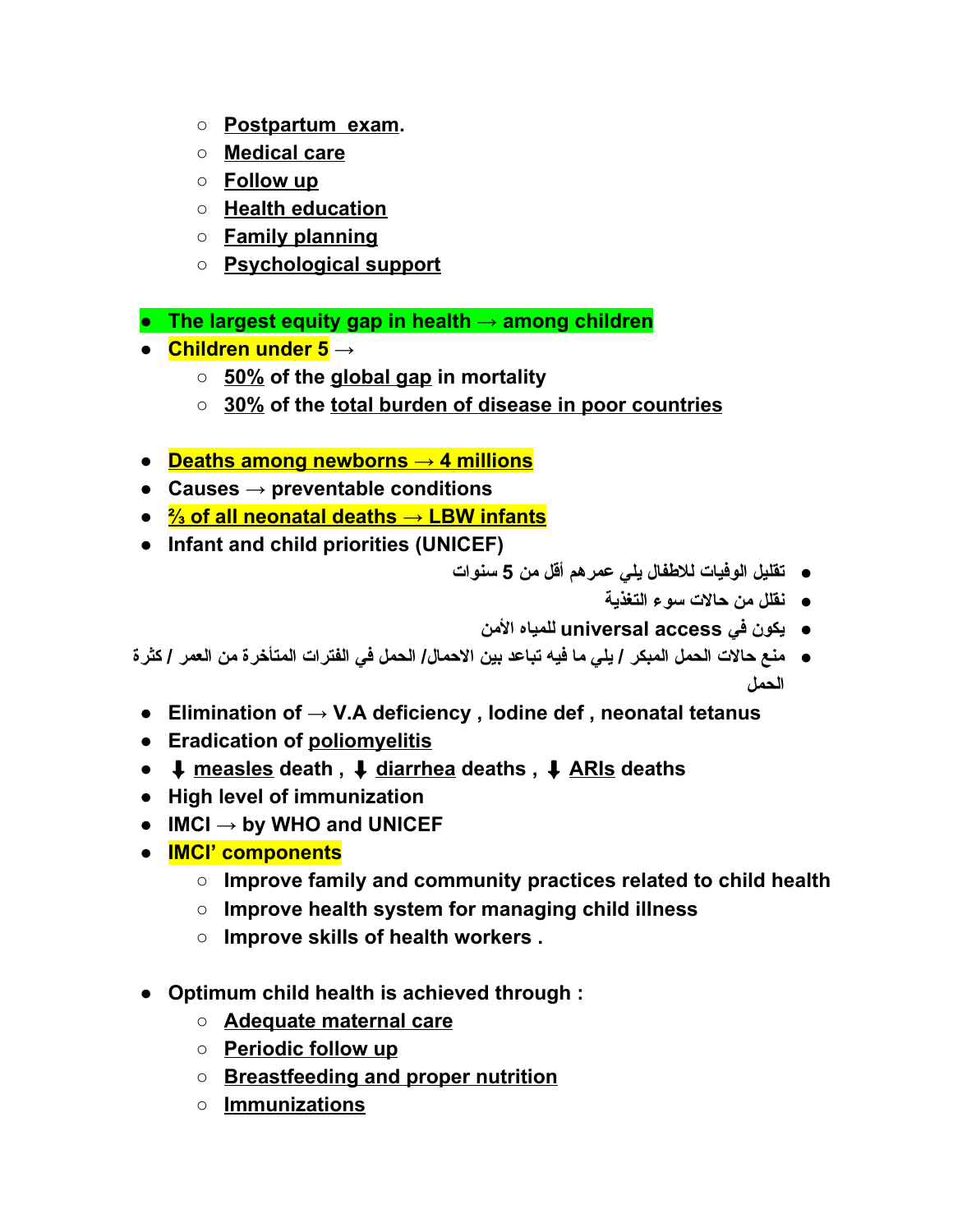- **○ Early detection**
- **○ Sanitary and safe environment**
- **○ Health education of parents**
- **● Family planning :**
	- **○ Desired # of children**
	- **○ Determination of spacing**
		- **By : using contraceptive methods**
- **● Benefits :**
	- **○ Prevent pregnancy related health risk in women**
		- **○ النساء التي تحمل او حملت بأربع أطفال عادة هم اكثر عرضة من غیرهم لل**

**maternal.mortality**

- **○ As** ⬇ **unintended pregnancies ,** ⬇ **unsafe abortion.**
- **○** ⬇ **infant mortality**
- **○ Empowering ppl and** ⬆ **education**
- **○** ⬇ **adolescent pregnancy**
- **○** ⬇ **population growth .**
- **● Key indicators :**
	- **○ TFR**
	- **○ Unmet need → percent of women of reproductive age but not using any method of contraception and report not wanting anymore childs**
- **● 61%(this percent in 2012) of women are using a method of family planning : 42% → modern , 19% use traditional**
- **● Most popular modern methods :**
	- **○ IUD → used by 21% of married women.**
	- **○ Pill → 8%**
	- **○ Condom → 8%**
- **● For traditional methods → withdrawal (used by 14% )**
- **● Family planning sectors in Jordan :**
	- **○ Public :**